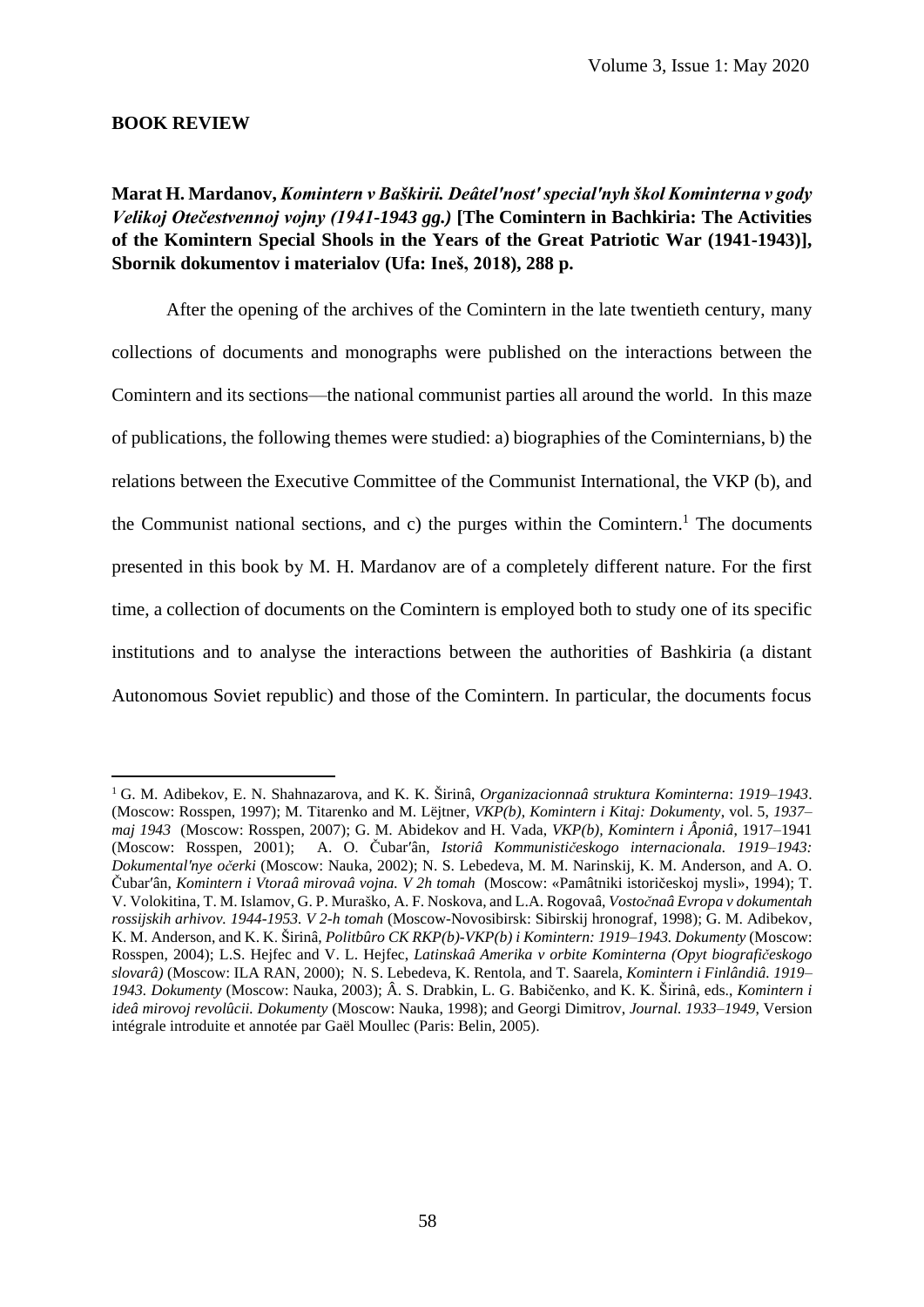## Journal of Intelligence and Cyber Security

on the special Kushnarenkovo School. Indeed, very little is known about the specific moment of the Great Patriotic War in which, due to the German advance of autumn 1941, the Comintern services were evacuated outside of Moscow and the legendary school was created.

The Kushnarenkovo school was one of a kind. Due to the fact that the country was at war, it couldn't be a simple replica of the International Lenin School closed in the midst of the Great Terror (1938). Conceived as a place to prepare the future leaders of communist parties, this new school responded to the need to be able to rely on trusted and action-prepared personnel to be sent into German-occupied countries. Accordingly, a complete ideological curriculum was developed in this school. Short and crisp, it also provided a solid clandestine, guerrilla, and demolition-oriented program. Opened on October 23, 1941, and directed by Vylko Chervenkov (Vladimirov), the school's main goal was to form political and military leaders, including future personnel for the French Communist Resistance.

In this context, the year of graduation of the students becomes of paramount importance. The first graduates were parachuted into occupied countries to conduct intelligence operations for the benefit of the Soviet Union's war effort and in support of local Communist Resistance. Many were killed in action. In order to counteract this, their successors on the school benches were deployed only after the end of the war and reached enviable positions and functions both in the new Eastern European communist republics and in the communist parties of the West European countries. Specifically, the archive documents on Markus Wolf, an alumnus of the Kushnarenkovo School and future head of the RDA Intelligence service, are of the utmost interest (doc. 62-67).

Beyond the history of individuals and institutions, the other indisputable and strong contribution of this collection is the presentation of the Kushnarenkovo political course syllabus. Each of the courses was specifically designed to respond to the needs of the students depending on their citizenship. Thus, courses were fine-tuned to the exact situation of each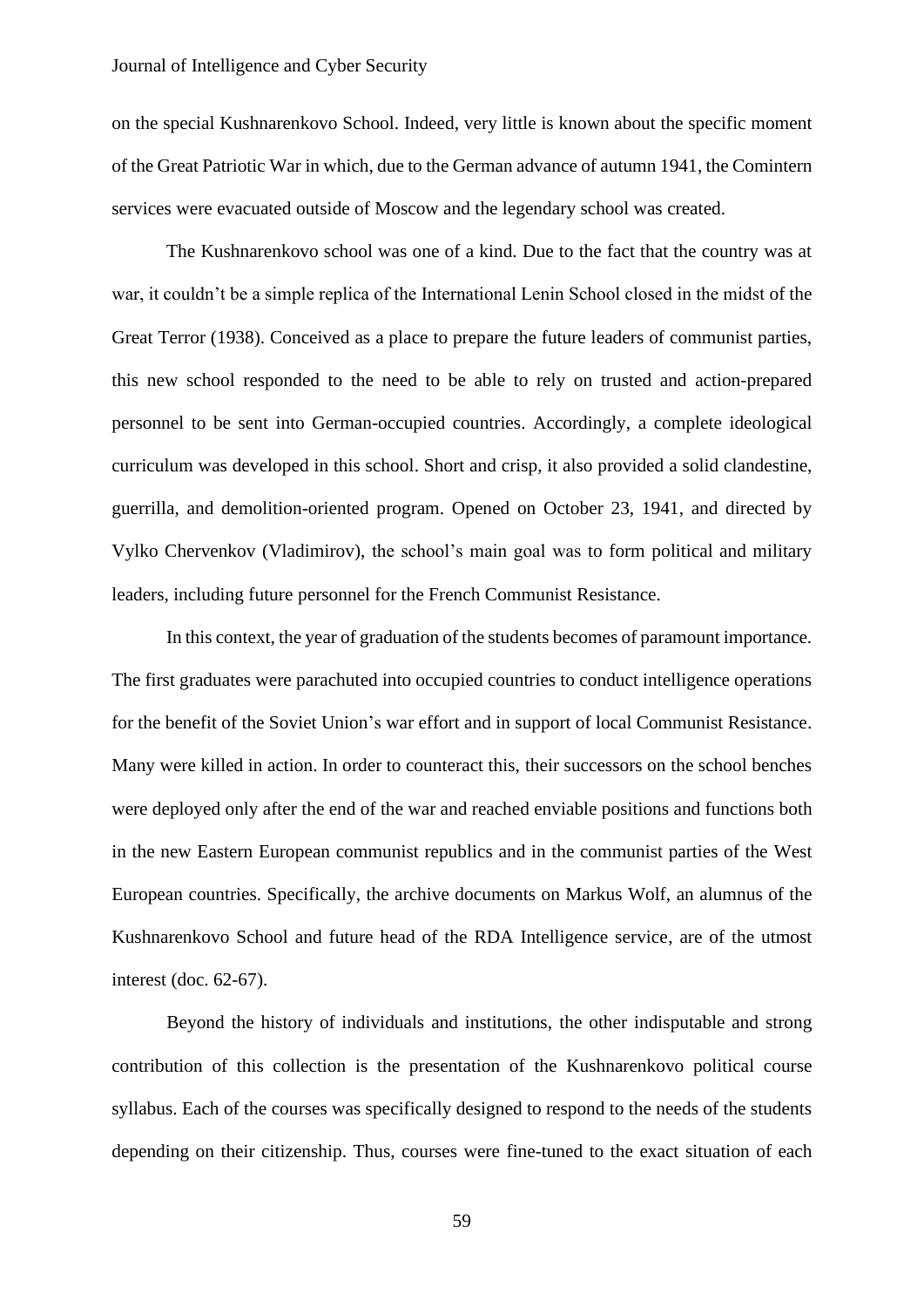country; for example the course for the French included teachings on de Gaulle and the Gaullist Resistance Movement.

The detail and precision of the military courses were even more impressive. Students were prepared to become part of the Resistance, taught the conduct to be followed for almost every moment in the life of a Resistance fighter, as well as the way to conduct armed action against the occupying forces. The clarity, method, and precision of these courses helps to understand the self-denial required for these students to engage in such highly risked clandestine action (doc. 48).

This collection is also an important source of information on the immense difficulties encountered during the evacuation from Moscow and the relocation of the institutions of the Comintern in the Ufa-Kuybyshev (Samara) area. In this respect, the factual descriptions of the daily difficulties faced by the students and organizers of the school are striking. Equally striking are the speeches made by the school's leaders on various occasions. Once we have passed over the obligatory phraseologies praising Stalin and Dimitrov, it is the speeches of combatants conscious, decisive, and unshakeable—that we find in these documents (doc 5-6).

Finally, it should be noted that the documents in this volume describe the daily management of the school, from its creation to the various external facts which may affect it. In this respect, an important thread that runs through the whole collection is the relations between the local authorities of Bashkiria and that of the Comintern. Indeed, in this collection, Bashkiria is present at all times. During the war, this Autonomous Soviet Republic provided men, produced military and other supplies, hosted the institutions displaced from the European region of the Soviet Union, and created or reformed military formations. In these documents, the effort made by all Soviet citizens during the war is made clear.

58